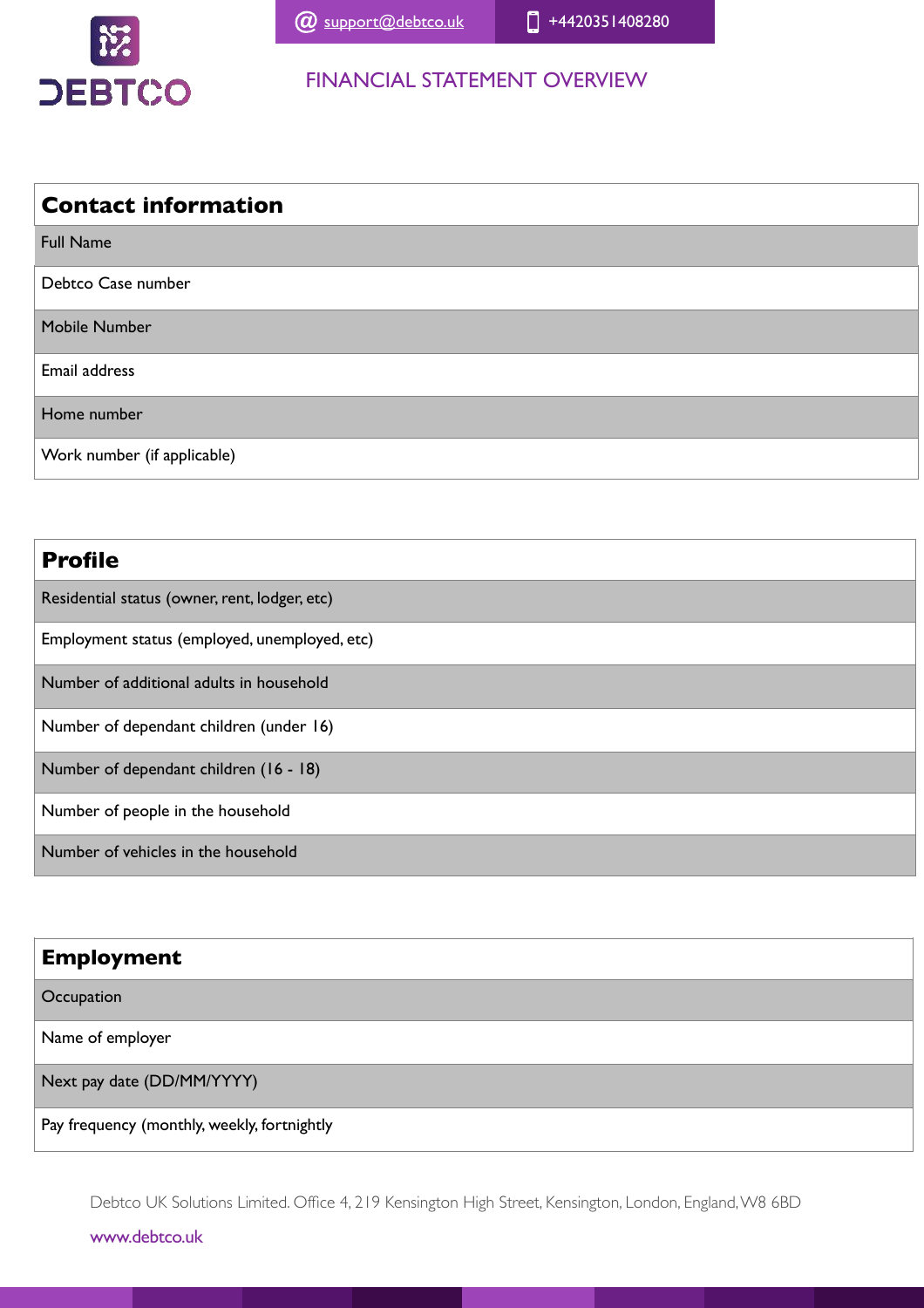

**Income** Please provide details of income you receive and the exact amounts each month

# **Earnings (Monthly)**

| Your wages after tax                                                                      | £ |
|-------------------------------------------------------------------------------------------|---|
| Any money you receive from pension (private & State                                       | £ |
| Any money you get from your lodger(s) or anyone else living with you                      | £ |
| Any money you get from investments. Renting property, dividends or interest on<br>savings | £ |
| Pension credit                                                                            | £ |
| Student loans and grants                                                                  | £ |
| <b>Total Earnings (Monthly)</b>                                                           |   |

# **Benefits (Monthly)**

| Universal credits                          | £ |
|--------------------------------------------|---|
| Jobseekers allowance (income based)        | £ |
| Jobseekers allowance (contribution based)  | £ |
| Income support                             | £ |
| Working tax credits                        | £ |
| Child tax benefit                          | £ |
| Child benefit                              | £ |
| Employment and support allowance or SSP    | £ |
| Carers allowance                           | £ |
| Housing benefit / council tax support      | £ |
| Disability living allowance, PIP           | £ |
| Other benefits/tax credit (e.g. maternity) | £ |
| <b>Total Benefits (B)</b>                  | £ |

# **Total Income (Monthly)**

| Total Income $(A)$ + Total Benefits $(B)$ = $(AB)$ |  |  |  |  |
|----------------------------------------------------|--|--|--|--|
|                                                    |  |  |  |  |

Debtco UK Solutions Limited. Office 4, 219 Kensington High Street, Kensington, London, England, W8 6BD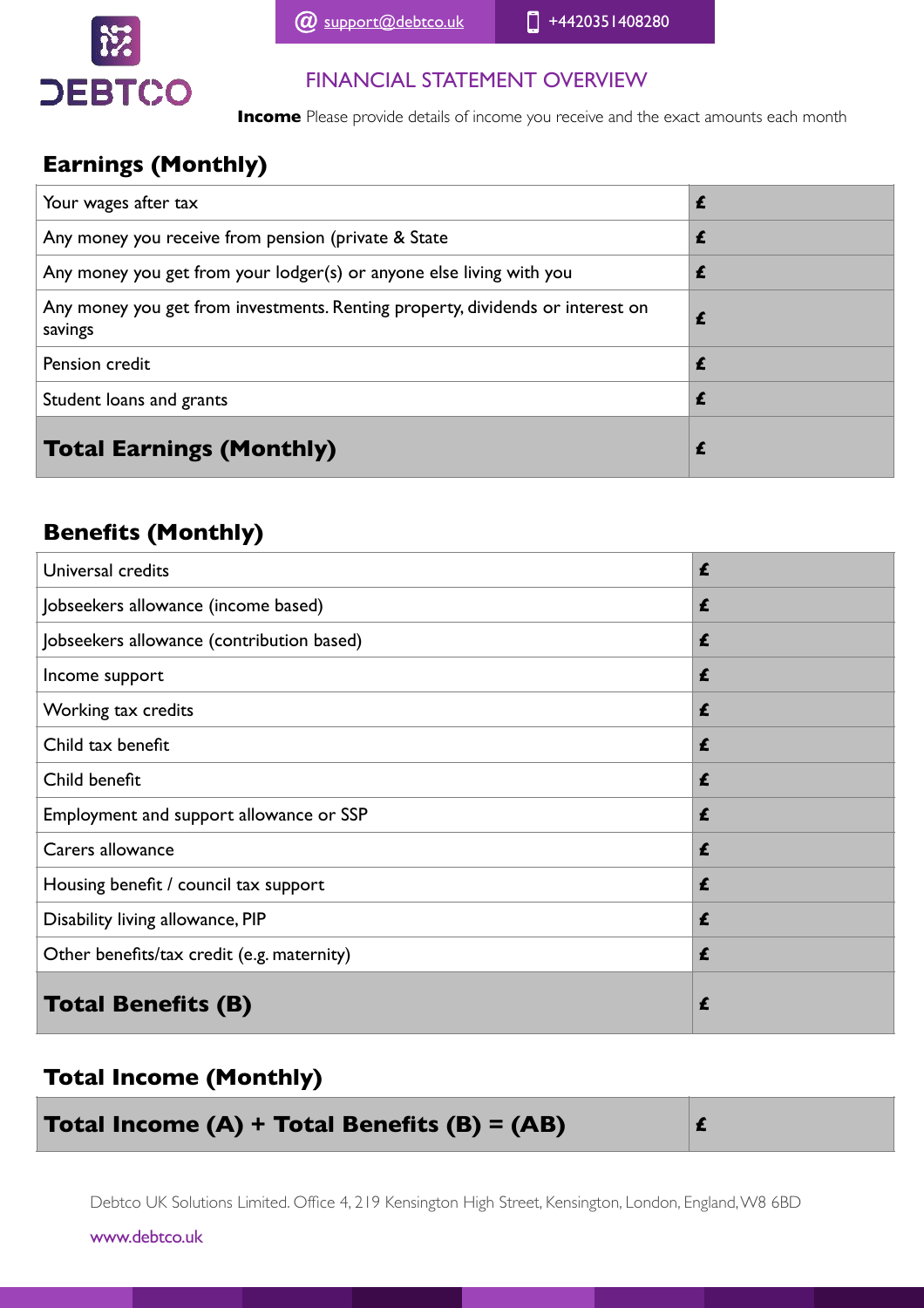

# **Bills (Monthly)**

| Rent or mortgage (enter the full amount, don't deduct any housing benefit)                                                                           | £ |
|------------------------------------------------------------------------------------------------------------------------------------------------------|---|
| Council tax (or rates in NI)<br>Enter the amount you pay (after any deductions)                                                                      | £ |
| Gas                                                                                                                                                  | £ |
| Electricity                                                                                                                                          | £ |
| Any other fuel costs ) eg oil, coal or firewood)                                                                                                     | £ |
| Water (include any wastewater or sewerage charges)                                                                                                   | £ |
| Mobile phone (if pay as you go then please estimate)                                                                                                 | £ |
| Home phone (if you have a package deal, please review your bill to see the amount<br>charged for your home phone)                                    | £ |
| TV Subscription (eg Sky or Netflix) (if you have a package deal, please review your<br>bill to see the amount charged for your home phone)           | £ |
| Internet (if you have a package deal, please review your bill to see the amount<br>charged for your home phone)                                      | £ |
| <b>TV License</b>                                                                                                                                    | £ |
| Home Insurance (contents, buildings or both)                                                                                                         | £ |
| Loan repayments (include any regular payments made for loans from the bank a loan<br>company, family or friends)                                     | £ |
| Credit card payments - your regular monthly payment (dont include missed<br>payments)                                                                | £ |
| Hire purchase payments - These are things you're paying off over a certain number<br>of weeks, like catalogue items, furniture, or electrical items. | £ |
| Student loan payments - IF your student loan payments are deducted from your<br>income through PAYW then skip this                                   | £ |
| <b>Total Monthly Bills (C)</b>                                                                                                                       | £ |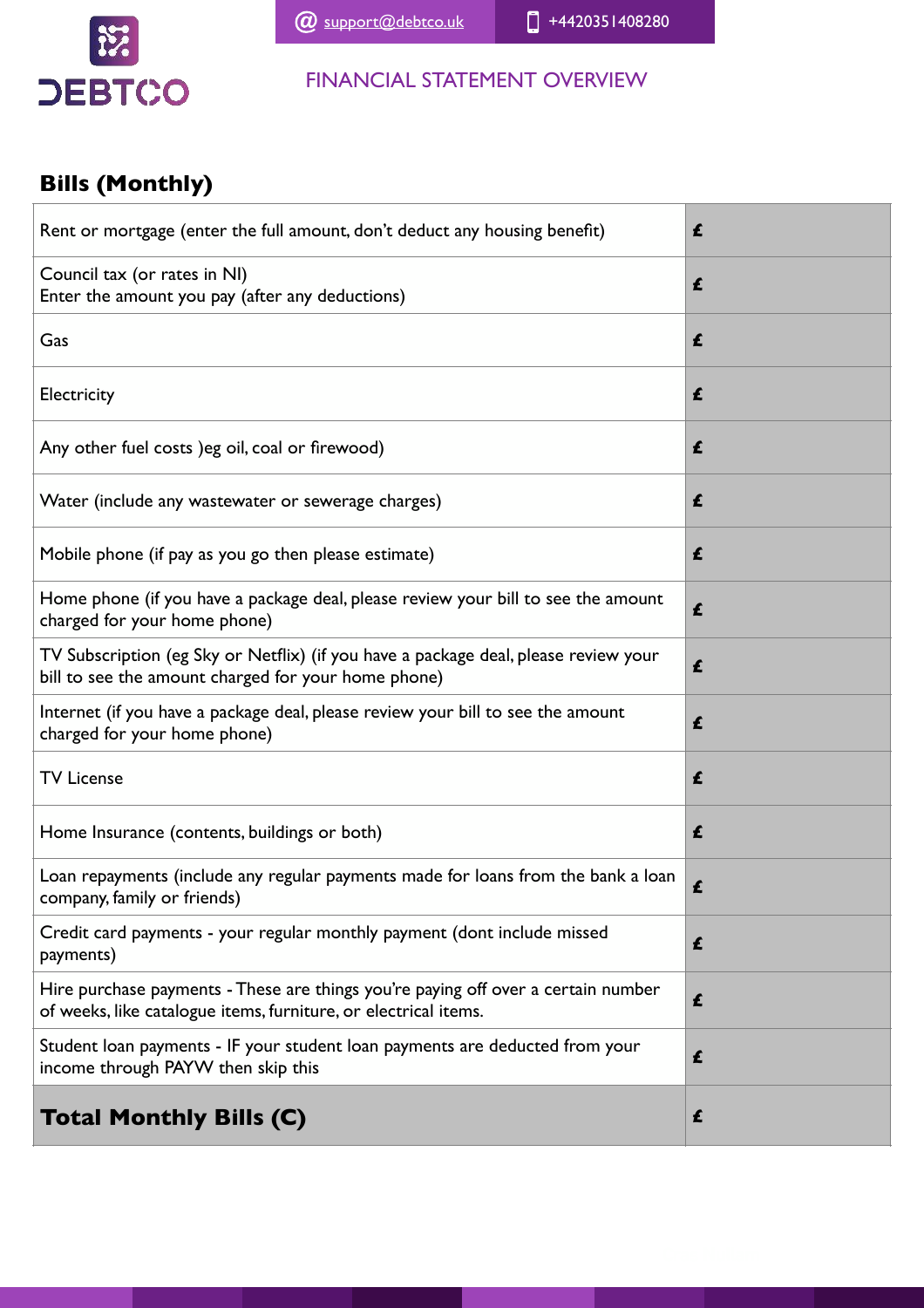

# **Other Bills (Monthly)**

| Grocery shopping - Include things like food, toiletries, cleaning supplies (but not<br>alcohol, tobacco or scratch cards) | £ |
|---------------------------------------------------------------------------------------------------------------------------|---|
| Clothing and footwear                                                                                                     | £ |
| Hairdresser or barber                                                                                                     | £ |
| Laundrette or dry-cleaning                                                                                                | £ |
| Healthcare - include medicines, prescription charges, dentist visits, optician                                            | £ |
| Repairs / house maintenance - expenses like plumbing pest control or electricians                                         | £ |
| Any other household spending                                                                                              | £ |
| Nappies, baby items                                                                                                       | £ |
| Alcohol, smoking products                                                                                                 | £ |
| Vet bills, pet insurances                                                                                                 | £ |
| School / work meals                                                                                                       | £ |
| Gifts                                                                                                                     | £ |
| Going out - include coffees, teas, drinks out, cinema fees, dinner out                                                    | £ |
| Gym memberships                                                                                                           | £ |
| Website subscriptions                                                                                                     | £ |
| Newspapers, books, music - include Spotify                                                                                | £ |
| Public Transport - for example bus, trains, boats, trams                                                                  | £ |
| Pocket money                                                                                                              | £ |
| Other expenses (please specify)                                                                                           | £ |
| <b>Total other expenses (D)</b>                                                                                           | £ |

Debtco UK Solutions Limited. Office 4, 219 Kensington High Street, Kensington, London, England, W8 6BD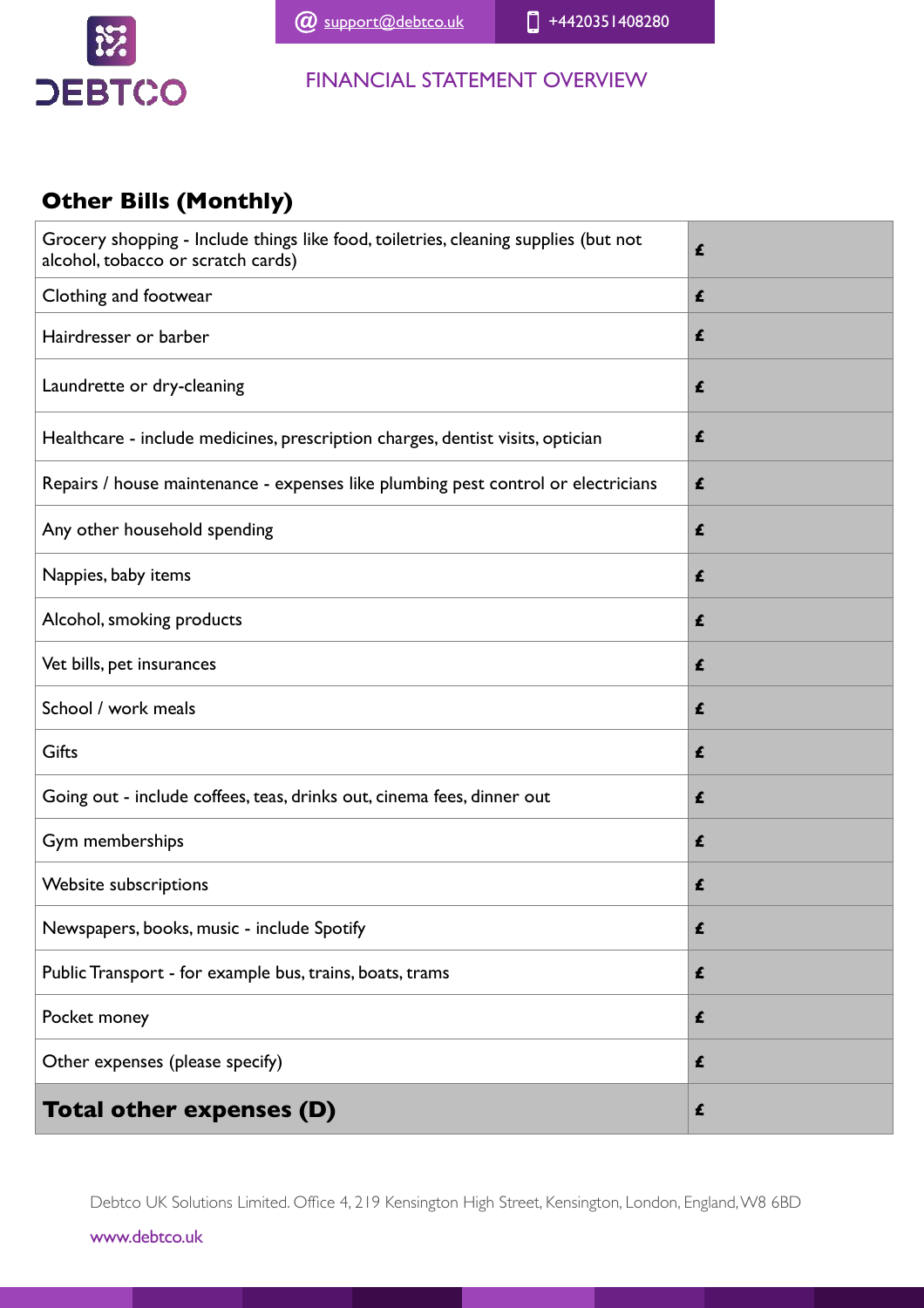

# **Your personal Car expenses (Monthly)**

| Car insurance                         | £ |
|---------------------------------------|---|
| Road tax                              | £ |
| Fuel                                  | £ |
| <b>MOT</b>                            | £ |
| Car Maintenance                       | £ |
| Breakdown or recovery                 | £ |
| Parking, congestion charges and tolls | £ |
| Other car-related spending            | £ |
| Total own car expenses (E)            | £ |

## **Savings and investments.**

| If you regularly put money into a pension, savings or investments, enter the amount<br>here. Include any money you pay into an ISA or premium bonds |  |
|-----------------------------------------------------------------------------------------------------------------------------------------------------|--|
| <b>Total (F)</b>                                                                                                                                    |  |

## **Debts your paying back**

If you have fallen behind on bills or debt repayments and are paying off arrears, enter them here

| Debtco UK                              |  |
|----------------------------------------|--|
|                                        |  |
|                                        |  |
|                                        |  |
|                                        |  |
| Total other debts your paying back (G) |  |

Debtco UK Solutions Limited. Office 4, 219 Kensington High Street, Kensington, London, England, W8 6BD

www.debtco.uk